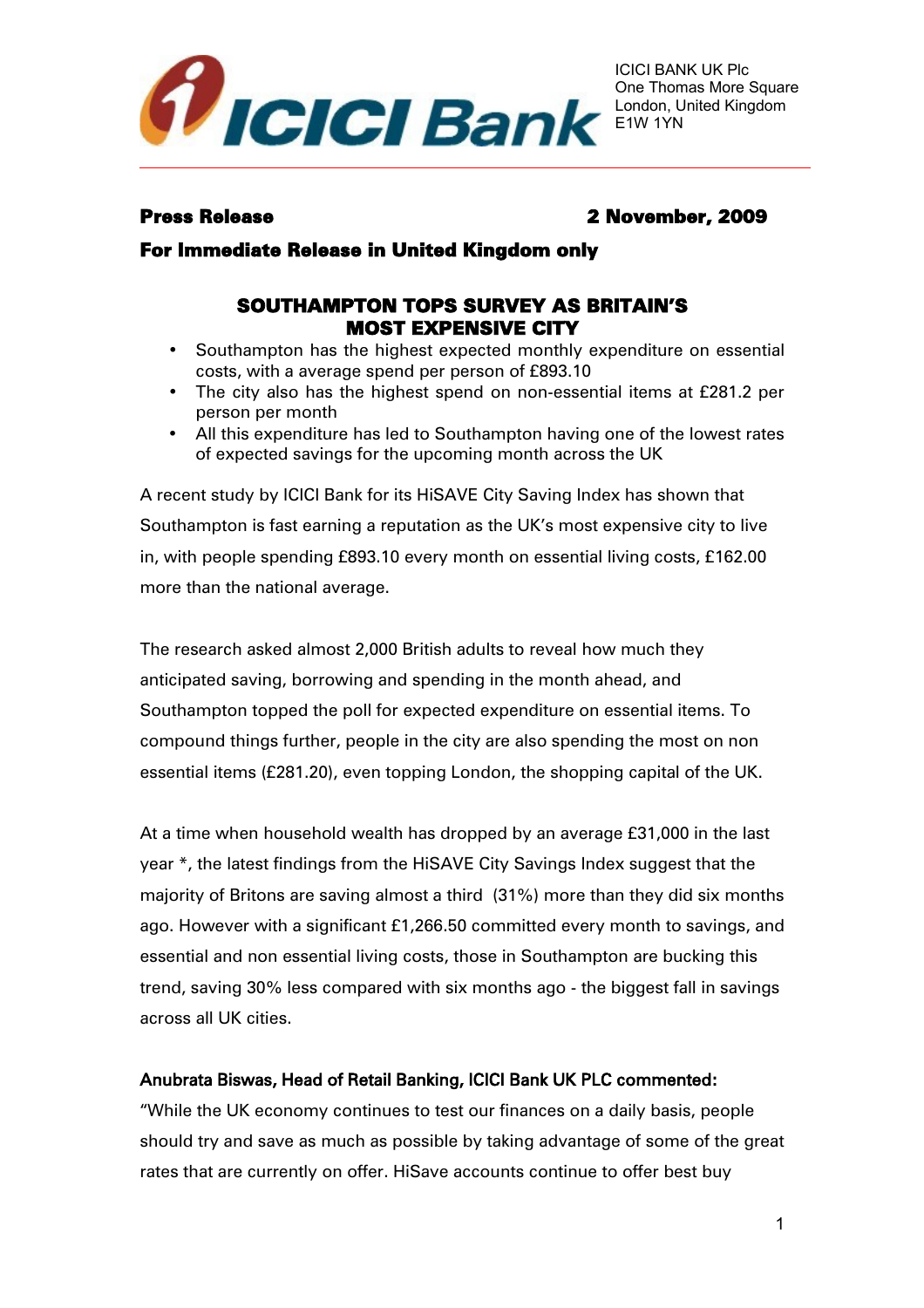

interest rates up to 4.7% AER across a range of simple and straightforward savings products".

-ends-

#### For more information or to arrange interviews, contact:

Guy Bellamy/ Lisa Donohue/ Rosie Dodd 020 7269 717/ 7219/ 7112 [Guy.Bellamy@fd.com/](mailto:Guy.Bellamy@fd.com/) [Lisa.Donohue@fd.com/](mailto:Lisa.Donohue@fd.com/) Rosie.Dodd@fd.com

#### **Notes to editors**

\* BBC and Office for National Statistics http://news.bbc.co.uk/1/hi/business/8241480.stm \*\* Research by Investment Bank UBS http://business.timesonline.co.uk/tol/business/economics/article6802135.ece

### Results in Detail:

#### Top and bottom cities for saving

| Saving                       | % of total monthly | Amount saved in | % difference    |
|------------------------------|--------------------|-----------------|-----------------|
|                              | outgoings saved in | the month ahead | from six months |
|                              | the month ahead    |                 | ago             |
| <b>Top Five Cities</b>       |                    |                 |                 |
| 1. Oxford                    | 17%                | £219.2          | $+45%$          |
| Cardiff<br>2.                | 16%                | £160.80         | $+88%$          |
| З.<br>London                 | 14%                | £169,00         | $+33%$          |
| 3. = Newcastle               | 14%                | £142.10         | $+22%$          |
| Plymouth<br>4.               | 13%                | £135.05         | $+11%$          |
| 5. Manchester                | 12%                | £107.1          | $+14%$          |
| <b>National Average</b>      | 12%                | £129.2          | $+31%$          |
| <b>National average (Six</b> | 9%                 | £98.40          |                 |
| months Ago)                  |                    |                 |                 |
| <b>Bottom Cities</b>         |                    |                 |                 |
| 4.Leeds                      | 11%                | £117.10         | $-10%$          |
| $4. = Bristol$               | 11%                | £130.30         | $+34%$          |
| $4. = Birmingham$            | 11%                | £118.30         | $+29%$          |
| $4. = Glasgow$               | 11%                | £106.30         | $+18%$          |
| 3. Nottingham                | 10%                | £104.40         | $-11%$          |
| $3. = \text{Norwich}$        | 10%                | £90.10          | $-5%$           |
| 2. Brighton                  | 9%                 | £95.00          | $+29%$          |
| $2. = Edinburgh$             | 9%                 | £94.30          | $-6%$           |
| 1. Southampton               | 7%                 | £92.20          | $-29%$          |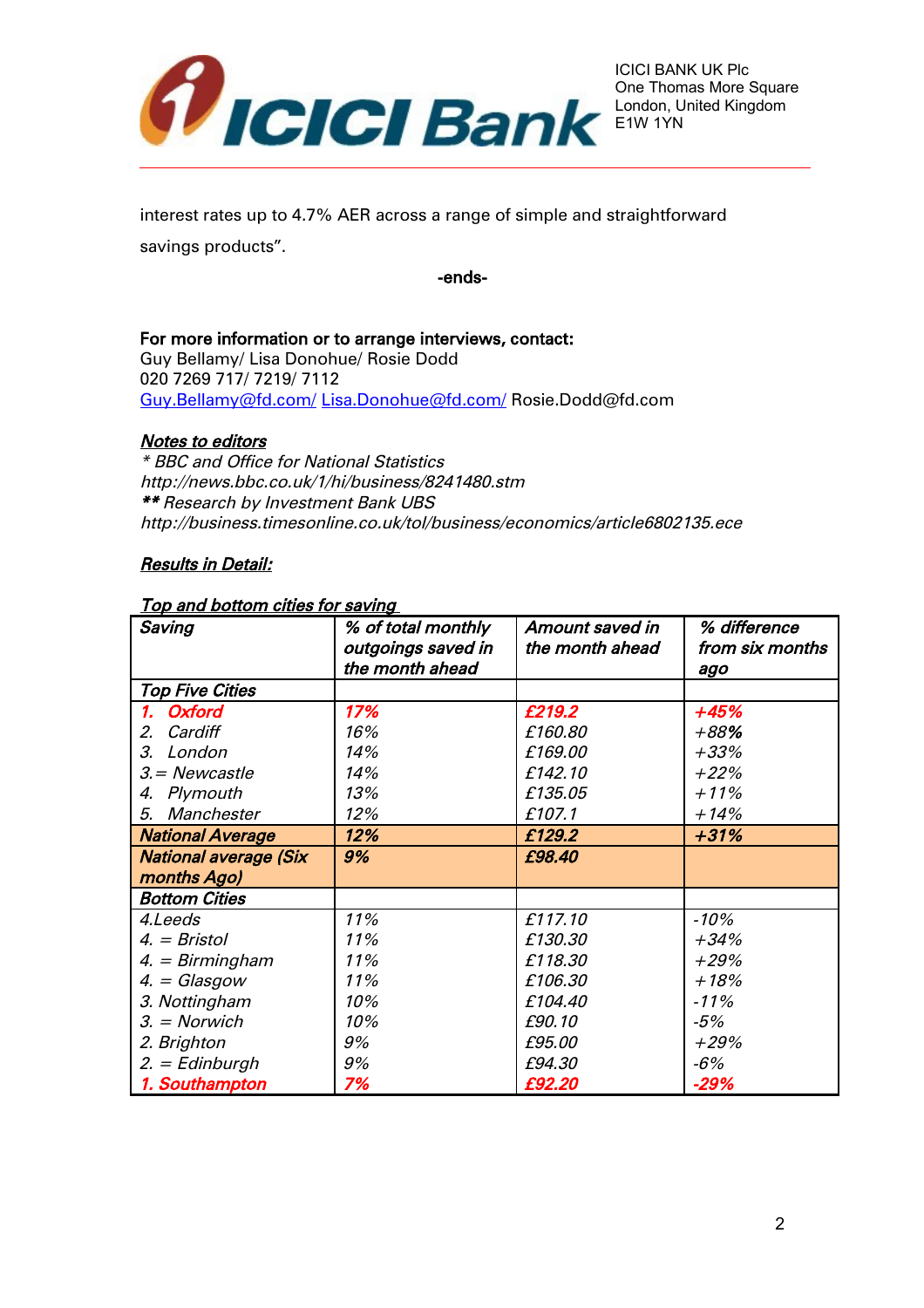

## Expected Borrowing Behaviour for the Month Ahead and Financial Health

| City              | <b>Expected spending</b><br>from new borrowing<br>in the month ahead<br>e.g. on credit cards<br>and overdrafts, and<br>excluding mortgages | Ratio saving /<br>borrowing in the<br>month ahead |  |
|-------------------|--------------------------------------------------------------------------------------------------------------------------------------------|---------------------------------------------------|--|
|                   | (£)                                                                                                                                        |                                                   |  |
| National average  | 43.10                                                                                                                                      | 2.99                                              |  |
| Plymouth          | 27.00                                                                                                                                      | 5.02                                              |  |
| Newcastle         | 30.60                                                                                                                                      | 4.64                                              |  |
| <b>Oxford</b>     | 47.10                                                                                                                                      | 4.65                                              |  |
| Leeds             | 76.80                                                                                                                                      | 1.53                                              |  |
| <b>Bristol</b>    | 35.60                                                                                                                                      | 3.66                                              |  |
| Nottingham        | 49.30                                                                                                                                      | 2.12                                              |  |
| Edinburgh         | 34.20                                                                                                                                      | 2.76                                              |  |
| Southampton       | 24.50                                                                                                                                      | 3.75                                              |  |
| <b>Manchester</b> | 39.70                                                                                                                                      | 2.69                                              |  |
| Birmingham        | 33.30                                                                                                                                      | 3.55                                              |  |
| London            | 62.00                                                                                                                                      | 2.72                                              |  |
| Norwich           | 37.40                                                                                                                                      | 2.40                                              |  |
| Cardiff           | 30.80                                                                                                                                      | 5.22                                              |  |
| Glasgow           | 49.30                                                                                                                                      | 2.16                                              |  |
| <b>Brighton</b>   | 45.50                                                                                                                                      | 2.09                                              |  |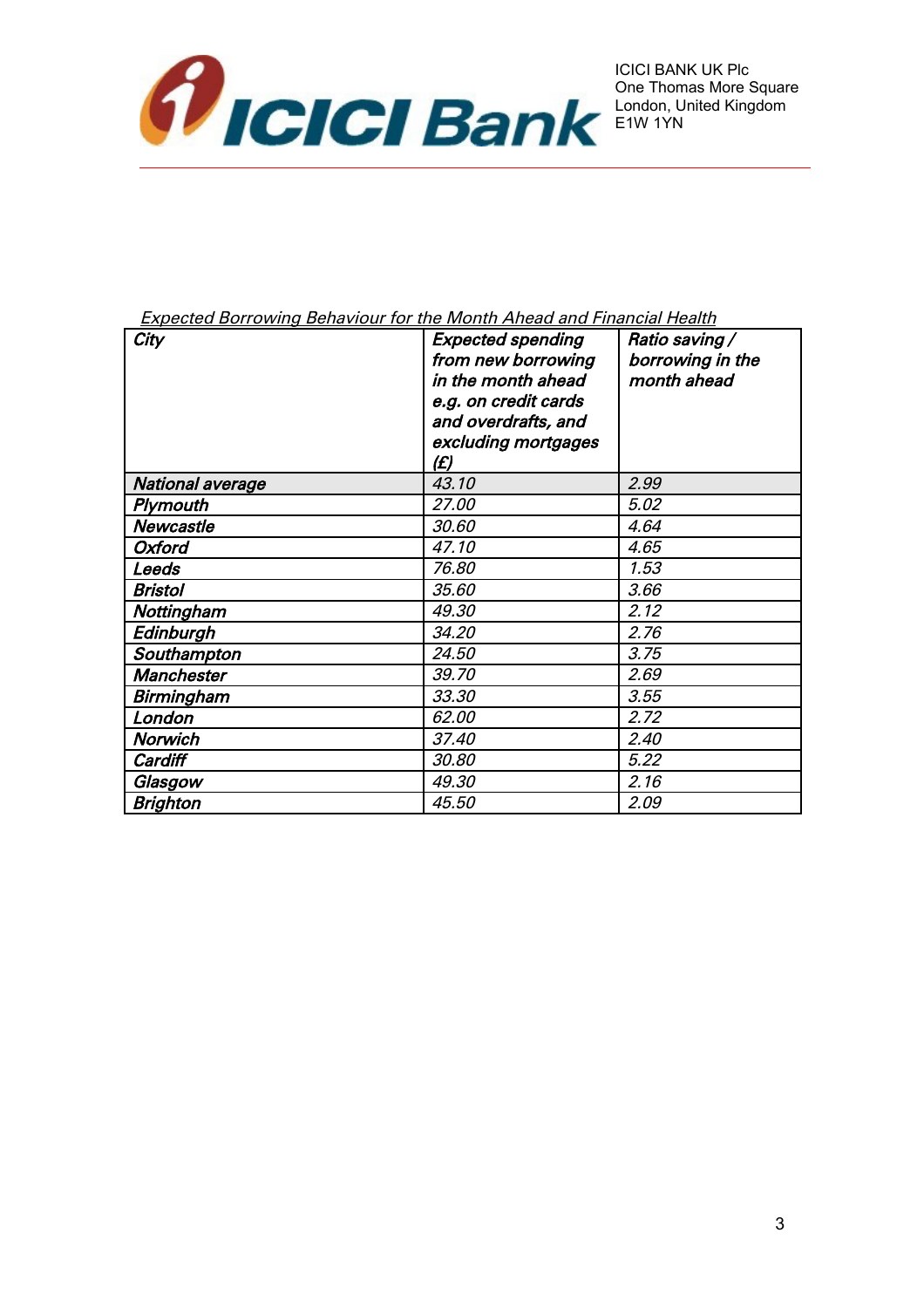

| City              | Expected<br>expenditure<br>on essential<br>costs in the<br>month ahead<br>(E) | Expected<br>expenditure<br>on non-<br>essentials in<br>the month<br>ahead (£) | Expected<br>savings in the<br>month ahead<br>(E) | <b>Total</b><br>financial<br>resource in<br>the month<br>ahead (£) | Expected<br>savings as a<br>percentage of<br>financial<br>resource in<br>the month<br>ahead $(%)^*$ |
|-------------------|-------------------------------------------------------------------------------|-------------------------------------------------------------------------------|--------------------------------------------------|--------------------------------------------------------------------|-----------------------------------------------------------------------------------------------------|
| <b>National</b>   | 731.1                                                                         | 225.7                                                                         | 129.2                                            | 1,086                                                              | 12%                                                                                                 |
| average           |                                                                               |                                                                               |                                                  |                                                                    |                                                                                                     |
| London            | 779.9                                                                         | 275.6                                                                         | 169.0                                            | 1,224.50                                                           | 14%                                                                                                 |
| <b>Newcastle</b>  | 660.0                                                                         | 216.5                                                                         | 142.1                                            | 1,018.60                                                           | 14%                                                                                                 |
| Plymouth          | 727.9                                                                         | 208.8                                                                         | 135.5                                            | 1,072.20                                                           | 13%                                                                                                 |
| Leeds             | 753.7                                                                         | 210.3                                                                         | 117.7                                            | 1,081.70                                                           | 11%                                                                                                 |
| <b>Oxford</b>     | 818.8                                                                         | 215.7                                                                         | 219.2                                            | 1,253.70                                                           | 17%                                                                                                 |
| Nottingham        | 725.2                                                                         | 202.2                                                                         | 104.4                                            | 1,031.80                                                           | 10%                                                                                                 |
| Southampto        | 893.1                                                                         | 281.2                                                                         | 92.2                                             | 1,266.50                                                           | 7%                                                                                                  |
| п                 |                                                                               |                                                                               |                                                  |                                                                    |                                                                                                     |
| <b>Manchester</b> | 595.3                                                                         | 200.3                                                                         | 107.1                                            | 902.70                                                             | 12%                                                                                                 |
| Cardiff           | 657.7                                                                         | 188.2                                                                         | 160.8                                            | 1,006.70                                                           | 16%                                                                                                 |
| <b>Norwich</b>    | 637.5                                                                         | 167.9                                                                         | 90.1                                             | 895.50                                                             | 10%                                                                                                 |
| Edinburgh         | 737.3                                                                         | 234.7                                                                         | 94.3                                             | 1,066.30                                                           | 9%                                                                                                  |
| <b>Bristol</b>    | 812.8                                                                         | 203.3                                                                         | 130.3                                            | 1,146.40                                                           | 11%                                                                                                 |
| Birmingham        | 719.6                                                                         | 259.3                                                                         | 118.3                                            | 1,097.20                                                           | 11%                                                                                                 |
| Glasgow           | 648.4                                                                         | 221.2                                                                         | 106.3                                            | 975.90                                                             | 11%                                                                                                 |
| <b>Brighton</b>   | 751.4                                                                         | 234.7                                                                         | 95.0                                             | 1,081.10                                                           | 9%                                                                                                  |

\* Rounded up to the nearest %

- 1. The HiSAVE research was conducted by Vision Critical among a weighted, GB representative sample of 1,962 adults between  $8<sup>th</sup>$  -11<sup>th</sup> September 2009. This sample was supplemented to give a minimum representative sample of 100 people in each of the 15 cities surveyed.
- 2. Photography and further HiSAVE product information is available on request.
- 3. The HiSave City Saving Index will be published every three months to reveal the changing financial fortunes of British cities. To be added to the priority email list for forthcoming releases, email your contact details to: [icicipressuk@fd.com](mailto:icicipressuk@fd.com)
- 4. About HiSAVE and ICICI Bank UK PLC (website [www.hisave.co.uk](http://www.hisave.co.uk/) and [www.icicibank.co.uk\)](http://www.icicibank.co.uk/):

HiSAVE is ICICI Bank UK PLC's range of interest online savings accounts. About 175,000 UK savers trust HiSAVE to look after their hard-earned savings. The HiSAVE savings range consists of: